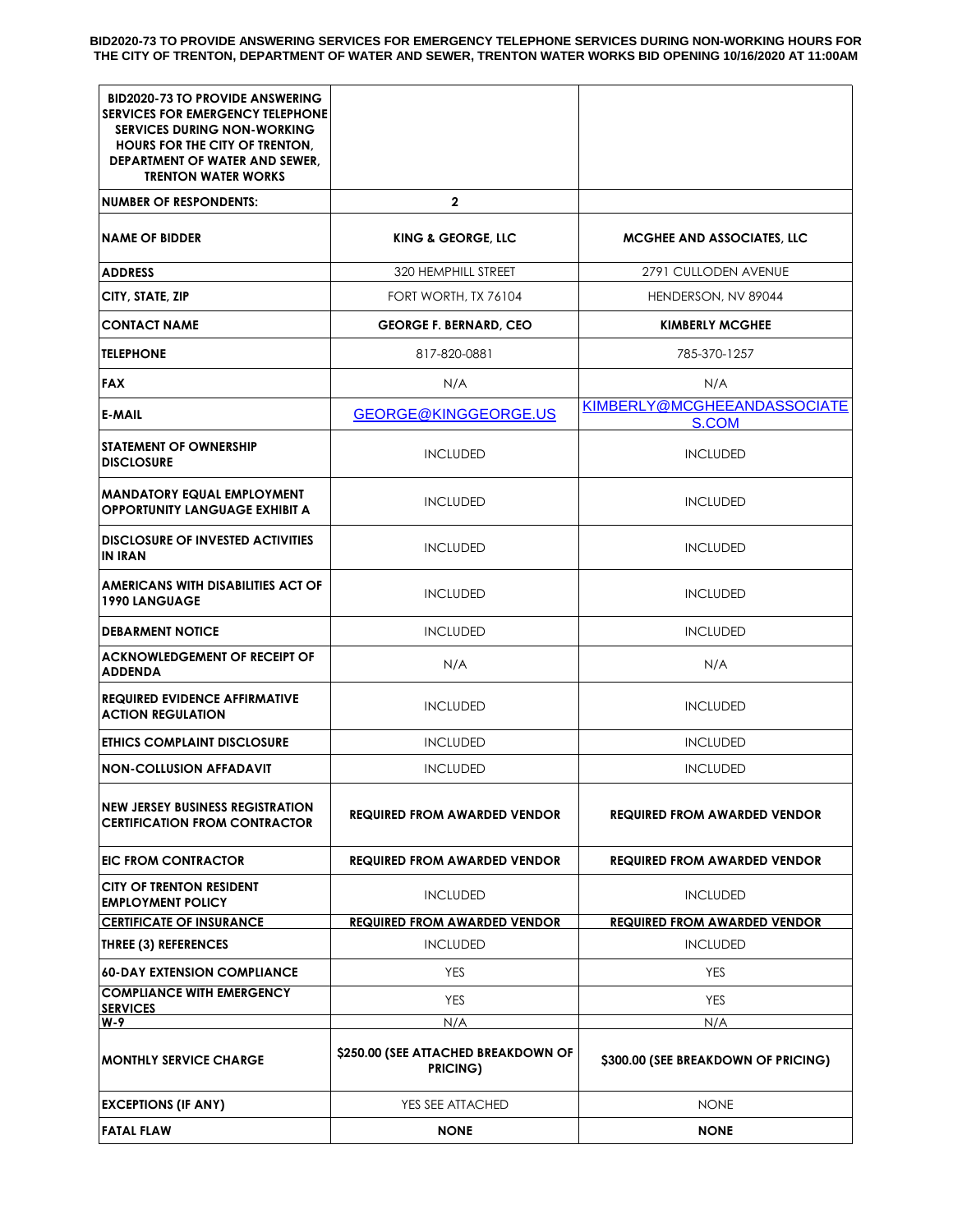

320 Hemphill Street Fort Worth, Texas 76104 **Answering Services for Emergency Telephone Lines During Non-Working Hours** 

**Proposal Page** 

## **PROPOSAL PAGE**

THE UNDERSIGNED PROPOSES TO FURNISH TELEPHONE ANSWERING SERVICES TO THE TRENTON WATER WORKS FOR A PERIOD OF TWO (2) YEARS WITH AN OPTION TO EXTEND TWO (2) ONE (1) YEAR **EXTENSIONS.** 

| <b>Monthly Service Charge</b>                        | Ş.<br>250.00 |
|------------------------------------------------------|--------------|
| Number of Free Automated<br><b>Minutes per Month</b> | 100.00       |
| Price per Minute after Free \$<br>automated Minutes  | 0.35         |
| Price per Minute for Live \$<br><b>Operator</b>      | 1.50         |
| <b>Price of Faxes</b>                                | \$<br>0.35   |

## **Respectfully Submitted:**

| Company $\Rightarrow$            | King & George, LLC |
|----------------------------------|--------------------|
| <b>Authorized Signature</b><br>ò |                    |
| Print name $\Rightarrow$         | George F. Bernard  |
| Number<br><b>Telephone</b><br>⇨  | 817-820-0881       |